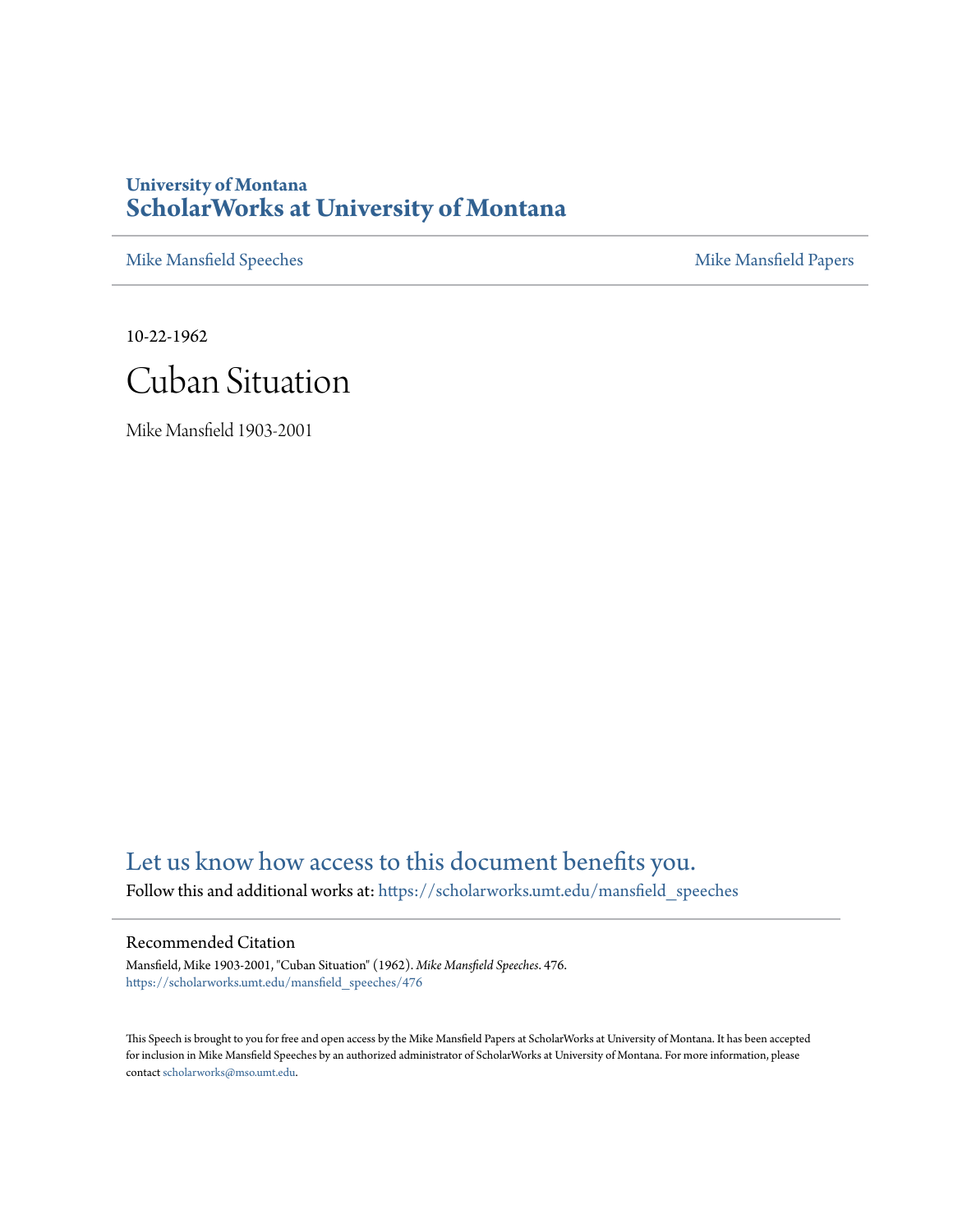As I see it the President's hand has been forced by the build-up of Soviet Union's offense - media range and inter-media range missile sites and missiles.

Arlan Situation Get 22, 1962

The evidence presented to the Leadership in its meeting with the President was of such a nature as to indicate that this build-up was a fact and not a theory. The Leadership expressed its full support for the President and recognized that he and he alone had to make the decision in the light of all the facts available,

The President asked the Leadership to stay in Washington and be prepared for further meetings with him on the Cuban situation as evidence develops. He also stated that he and the Vice President would not participate any more in the present campaign.

Naturally, I will respect the President's wishes and stay in Washington for as long as he desires in view of the potential dangers involved in the course of action this government has undertaken.

The President discussed the contents of his speech in great detail before he gave it -- asked for anyone's opinion as he wanted to get all the views. The unaninous view of the Leadership was to support him in this crucial decision. Dangers involved were thoroughly reviewed and recognized that this may create situations in Berlin, the Middle East, Vietnam and elsewhere.

Even though all these matters were brought up in the discussion with the President, the Leadership is fully aware of all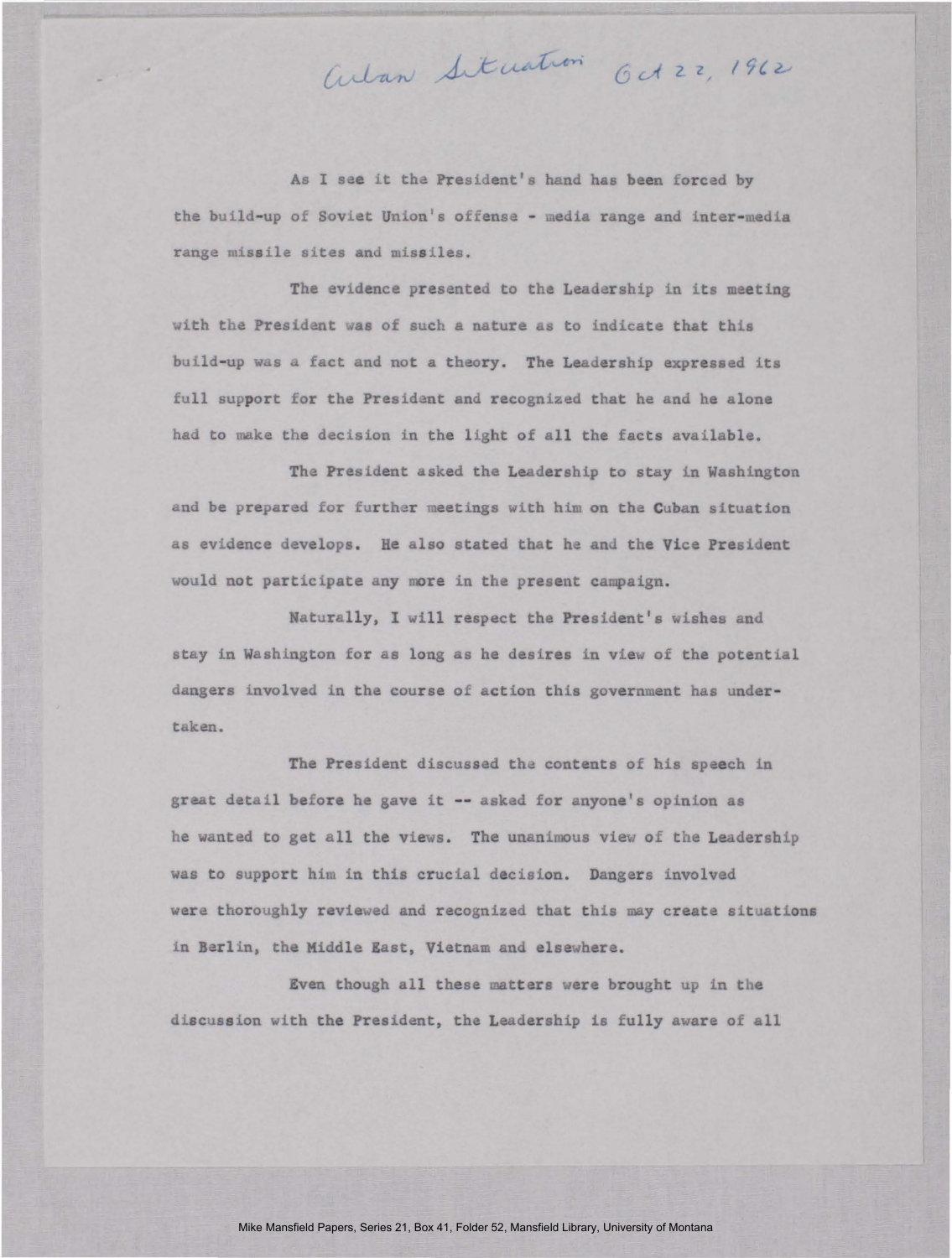danger possibilities involved. We can do nothing else now that the decision has been reached but give our full support to the President of the United States who under our Constitution is charged with the awesome responsibility which is his.

 $-2-$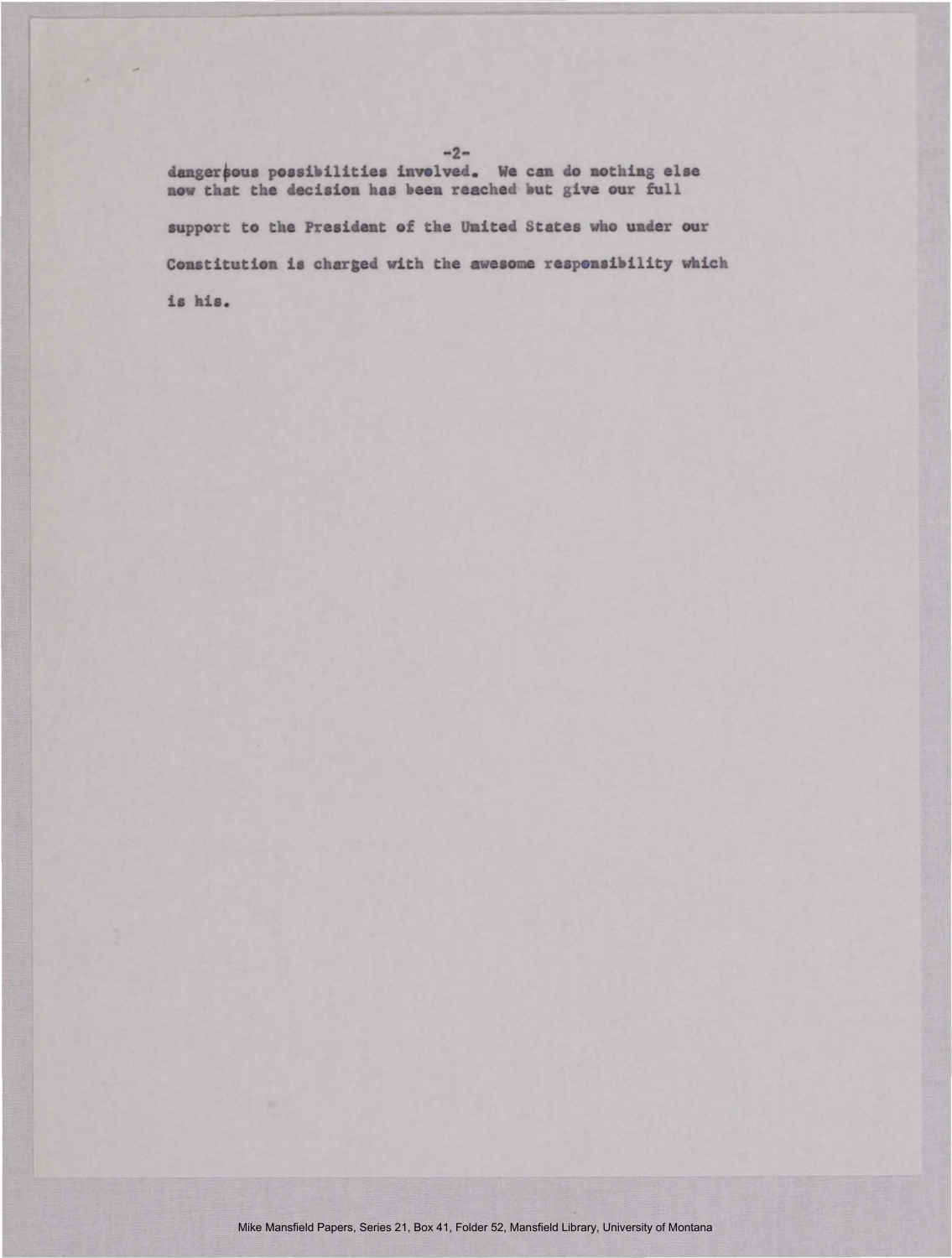Cuba stimation cent 22, 962 Statement y Senten

As I see it the President's hand has been forced by the build-up of Soviet Union's offense - media range and inter-media range missile sites and missiles.

The evidence presented to the Leadership in its meeting with the President was of such a nature as to indicate that this build-up was a fact and not a theory. The Leadership expressed its full support for the President and recognized that he and he alone had to make the decision in the light of all the facts available.

The President asked the Leadership to stay in Washington and be prepared for further meetings with him on the Cuban situation as evidence develops. He also stated that he and the Vice President would not participate any more in the present campaign.

Naturally, I will respect the President's wishes and stay in Washington for as long as he desires in view of the potential dangers involved in the course of action this government has undertaken.

The President discussed the contents of his speach in great detail before he gave it -- asked for anyone's opinion as he wanted to get all the views. The unanimous view of the Leadership was to support him in this crucial decision. Dangers involved were thoroughly reviewed and recognized that this may create situations in Berlin, the Middle East, Vietnam and elsewhere.

Even though all these matters were brought up in the discussion with the President, the Leadership is fully aware of all